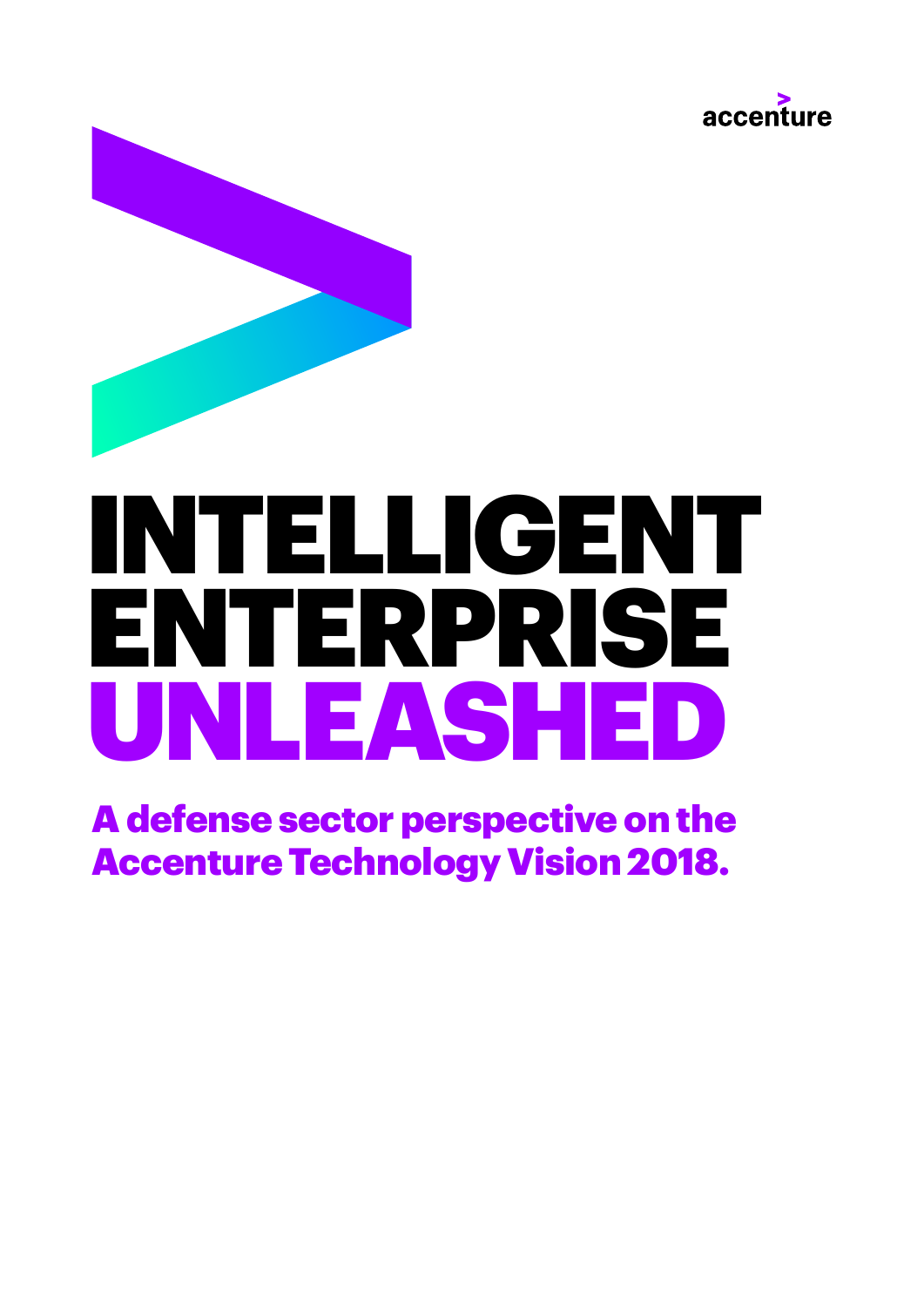2018 Defense Technology Vision

# MOBILIZING THE INTELLIGENT MILITARY

**This year's Accenture Technology Vision takes the Intelligent Enterprise as its overarching theme. In the defense context, becoming a more intelligent military organization is clearly a critical goal.**

Achieving that goal requires unlocking the data that is currently held within silos and enabling it to flow to the right place at the right time and in the right way. That's critical to achieving enhanced mission readiness and outcomes.

The world presents an increasingly volatile operational and security environment. The rise of non-traditional actors and challenges to democratic governance arising from cyberattacks and state-sponsored subversion also create new challenges. The ability to operate intelligently across multinational partners to address these threats is therefore a vital objective. NATO's Federated Mission Networking<sup>1</sup> , for example, expressly calls for interoperability between people, processes and technology to create joint mission outcomes.

**Focusing on outcomes and placing people at the center of a new approach will be key to an intelligent military.**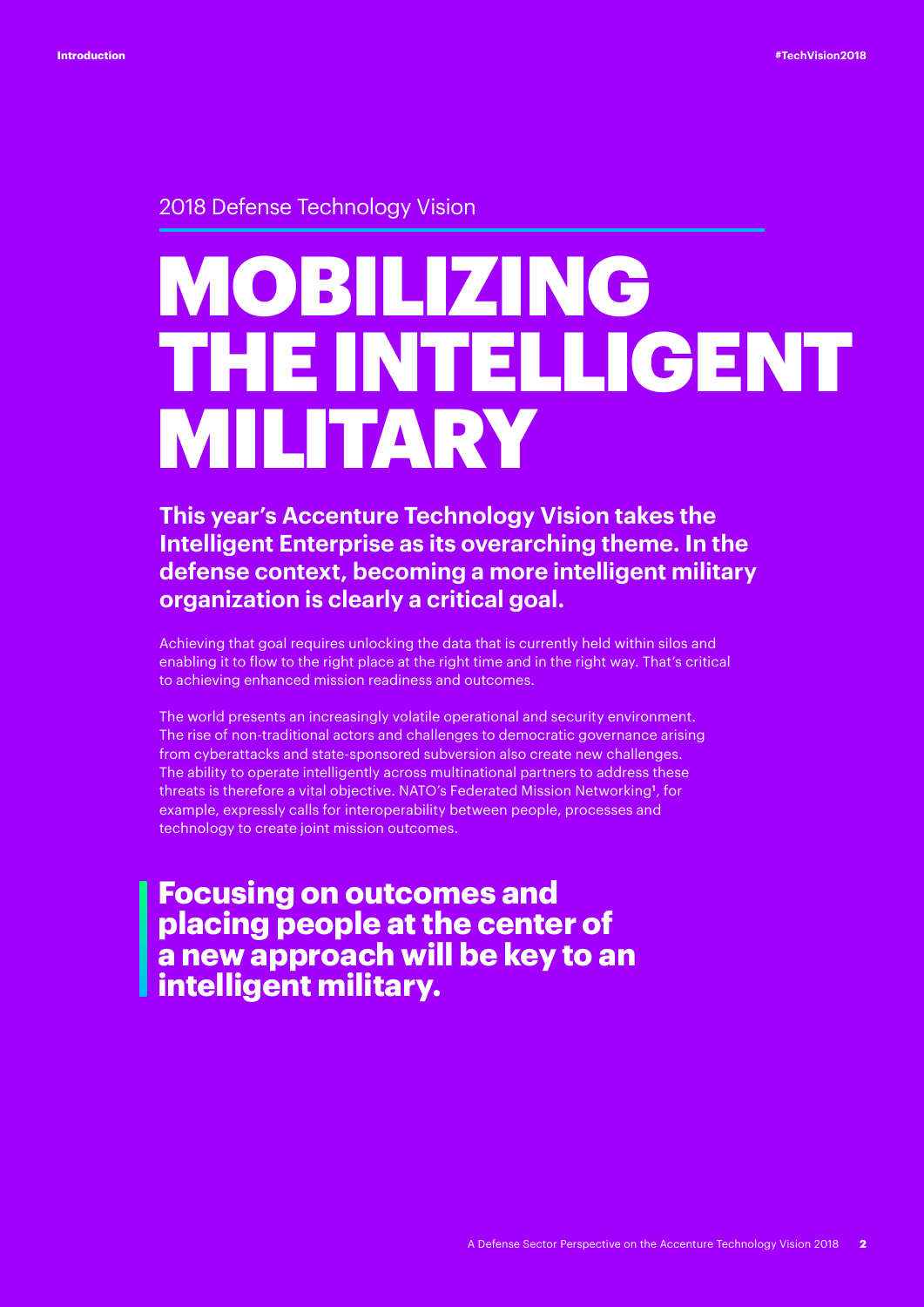The defense sector has historically been at the forefront of technology development and innovation. Countless innovations now widely used in the commercial arena have their origins in the defense sector. But it's not the case today. In many of the advanced technologies highlighted in this year's Technology Vision—from AI to Extended Reality the commercial sector is moving ahead rapidly, and the defense sector needs to catch up in order to achieve its mission objectives as intelligent organizations.

However, technology alone will not provide all the answers to the challenges defense organizations face as they adapt to a very different environment. New thinking and a new organizational approach will be equally important. Focusing on outcomes and placing people at the center of a new approach will be key to an intelligent military.

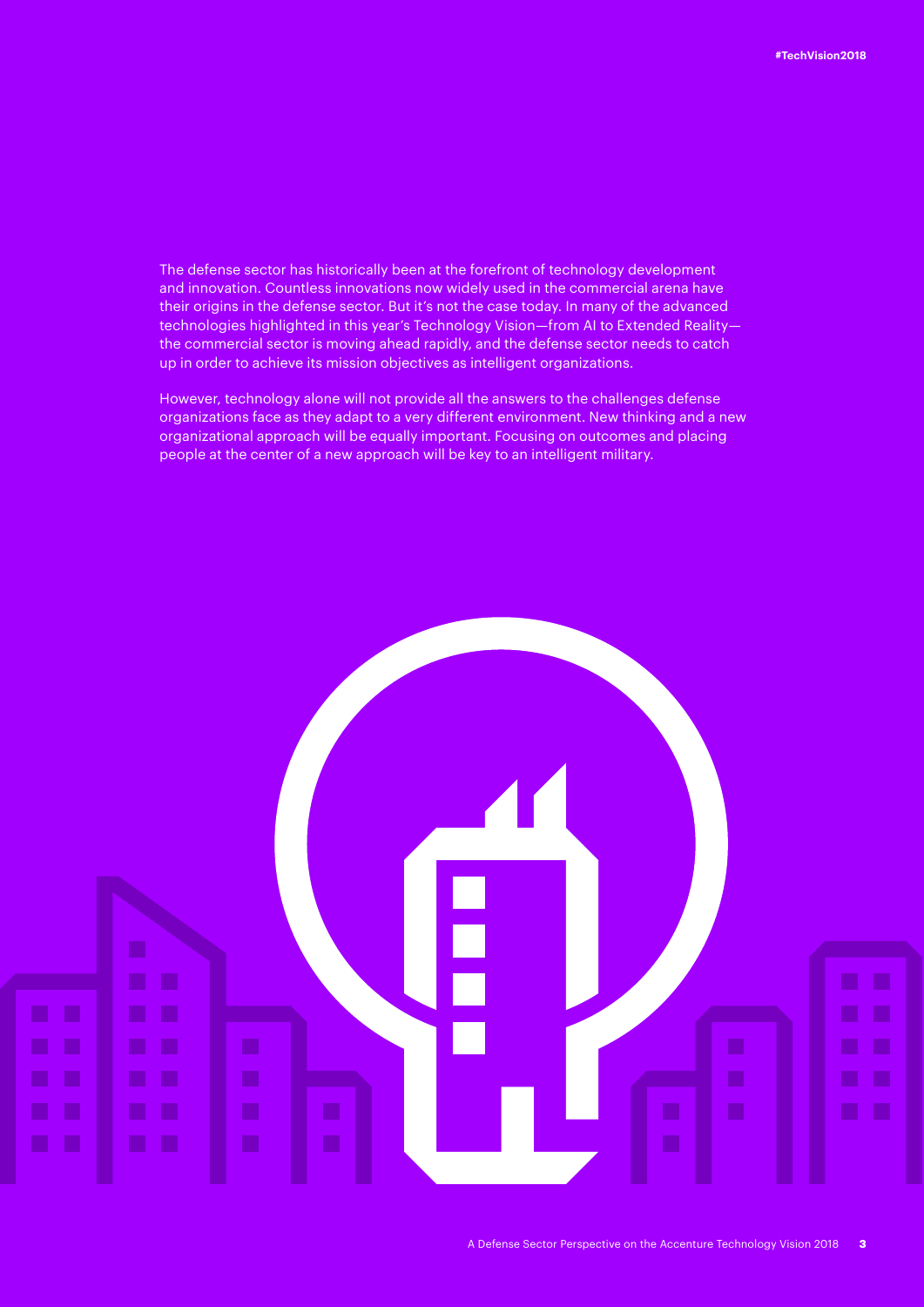#### 2018 Technology Vision

# INTELLIGENT ENTERPRISE<br>LINI FASHEN UNLEASHE

#### **This year's Technology Vision covers five trends, each of which are essential components and capabilities for the intelligent organization.**

Each of these resonates with the defense sector's objectives to become smarter, more connected and data-driven. The five trends are: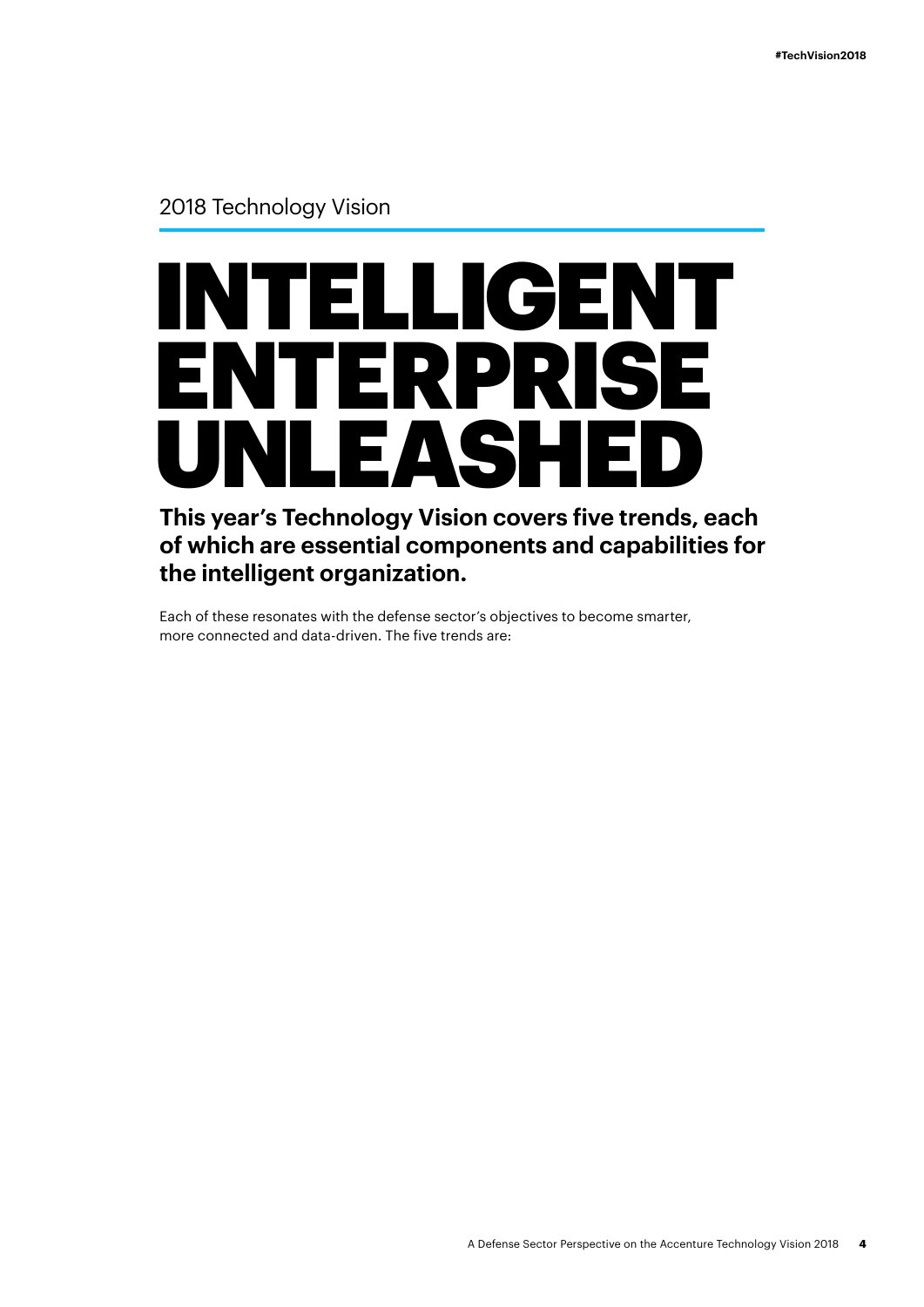

As artificial intelligence grows in its capabilities—and its impact on people's lives—organizations must move to "raise" their AIs to act as responsible, productive members of society.



Virtual and augmented reality technologies are removing the distance to people, information, and experiences, transforming the ways people live and work.



By transforming themselves to run on data, organizations have created a new kind of vulnerability: inaccurate, manipulated, and biased data that leads to corrupted business insights, and skewed decisions with a major impact on society.



Organizations depend on technology-based partnerships for growth, but their own legacy systems aren't designed to support partnerships at scale. To fully power the connected enterprise, agencies must first re-architect themselves.



Organizations are making big bets on intelligent environments via robotics, AI and immersive experiences. But to bring these intelligent environments to life, they must extend their infrastructures into the dynamic, real-world environments they want to reach.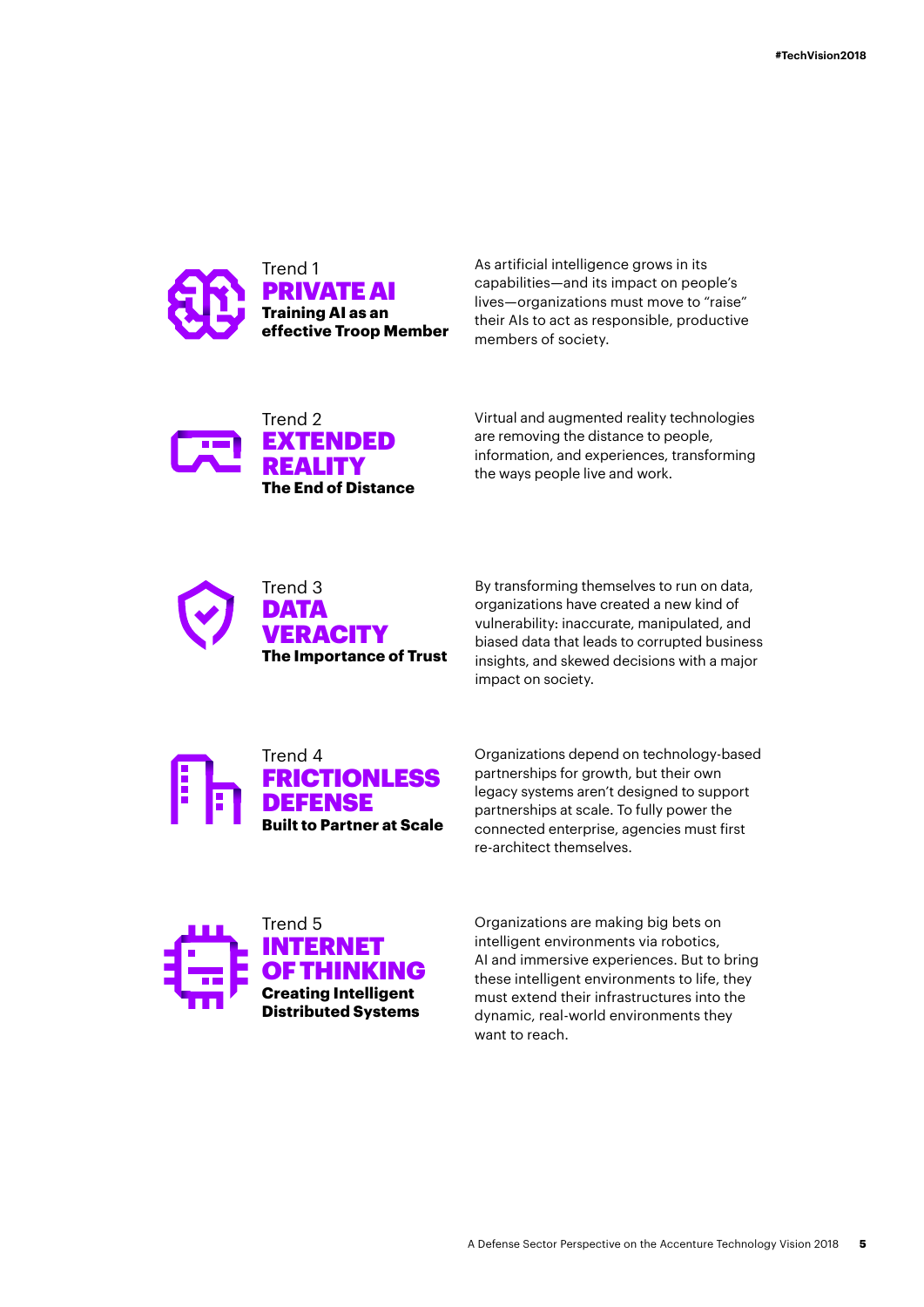

# PRIVATE AI

### **Training AI as an** effective Troop Member

**With artificial intelligence (AI) growing in its reach throughout society, any organization seeking to capitalize on AI's potential must also acknowledge its impact.**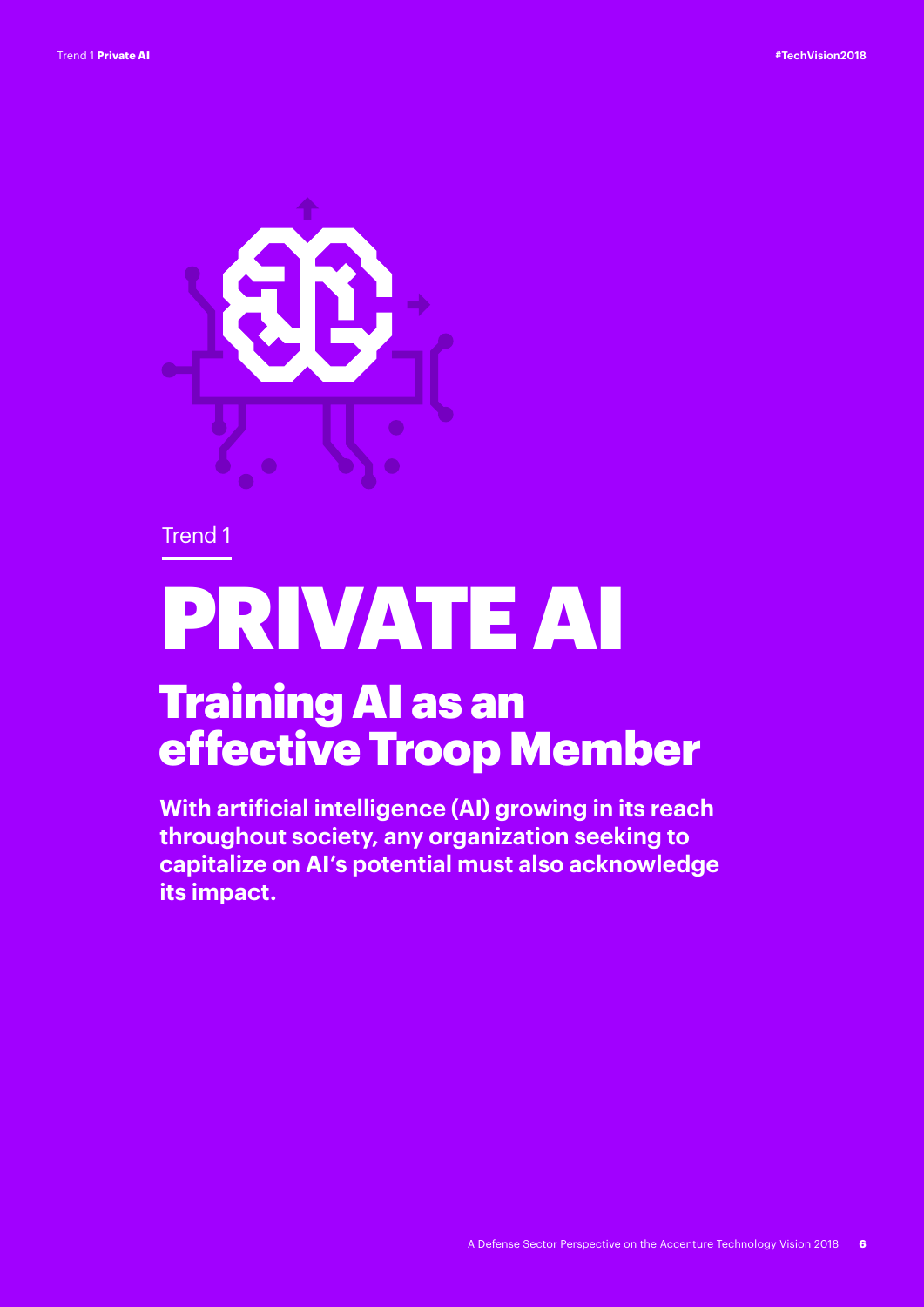AI's potential is no longer just about performing a specific task: it will increasingly take its place alongside people as a fully-formed member of the team. That means how it is trained as a trustworthy and efficient colleague in the military context is an increasingly vital task. Think about it as a boot camp for AI—this needs to be every bit as immersive and exhaustive for smart technologies as traditional boot camp is for human recruits. In effect, in order for AI to be trusted it has to be imbued with the same esprit de corps as its human peers.

There's no question that AI will transform (and in some senses already is) military capabilities. In 2016, for example, an AI 'pilot' powered by a \$35 Raspberry Pi microprocessor defeated a seasoned combat pilot in successive simulated dogfights, every single time2 .

Despite the clear potential, military investment in AI has been dwarfed by that of the leading tech players. Does that matter? Increasingly, the answer is a resounding yes. A failure to invest in and develop AI will leave military organizations significantly disadvantaged over the next few years.

Some of the areas where AI will have a major impact can be thought of as improvements to existing capabilities. Cyber defense is just one new threat. A cyber adversary equipped with advanced AI capabilities will not wait

for its enemies' technology to catch up before launching an offensive. Defense logistics and the ability to collaborate internationally are other areas where AI offers significant benefits. But there are other, new forms of collaboration between people and smart machines that create possibilities to do entirely new things.

AI's ability to process and analyze vast amounts of information creates implications across the Observe, Orient, Decide, Act (OODA) loop. From augmenting human ability to detect new threats to analyzing countless variables beyond the scope of human capacity, AI could transform surveillance and situational awareness. Similarly, AI's evolution could make it a superior decision-maker to many of its human counterparts—and it never gets tired or overwhelmed by information. But for AI to collaborate with its human counterparts effectively, and achieve all that it's capable of, it has to be trusted.

Collaboration will be most successful if organizations ensure there are ways of understanding and trusting an AI system's outputs, whether that's by people or other artificially intelligent systems.

### **In 2016, for example, an AI 'pilot' powered by a \$35 Raspberry Pi microprocessor defeated a seasoned combat pilot in successive simulated dogfights, every single time.**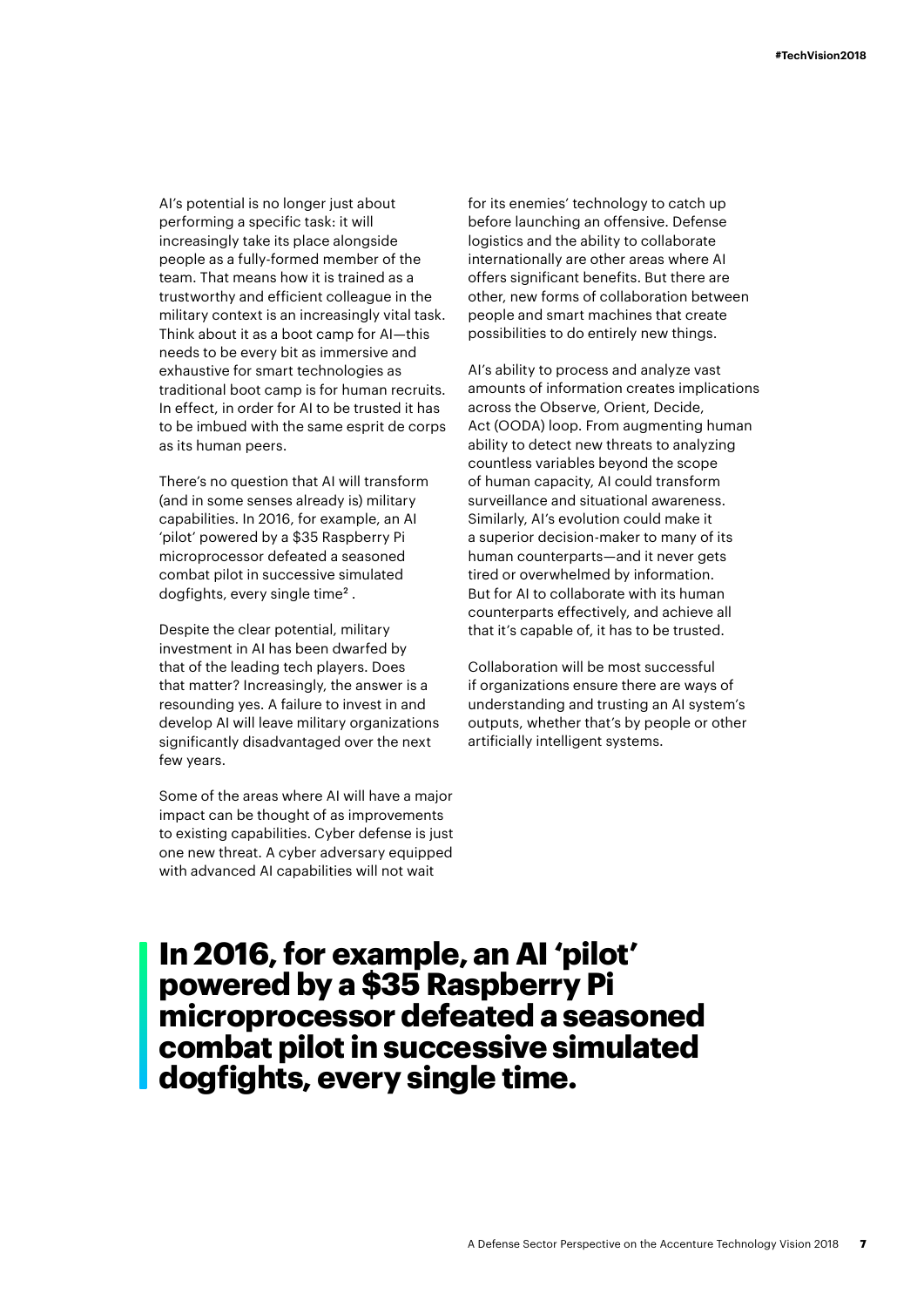

# EXTENDED REALITY

## The End of Distance

**Virtual reality (VR) and augmented reality (AR) deliver immersive experiences that extend reality. Extended reality (XR) is the first technology to let people experience omnipresent abilities, relocating them in both time and place—effectively bringing about the end of distance.**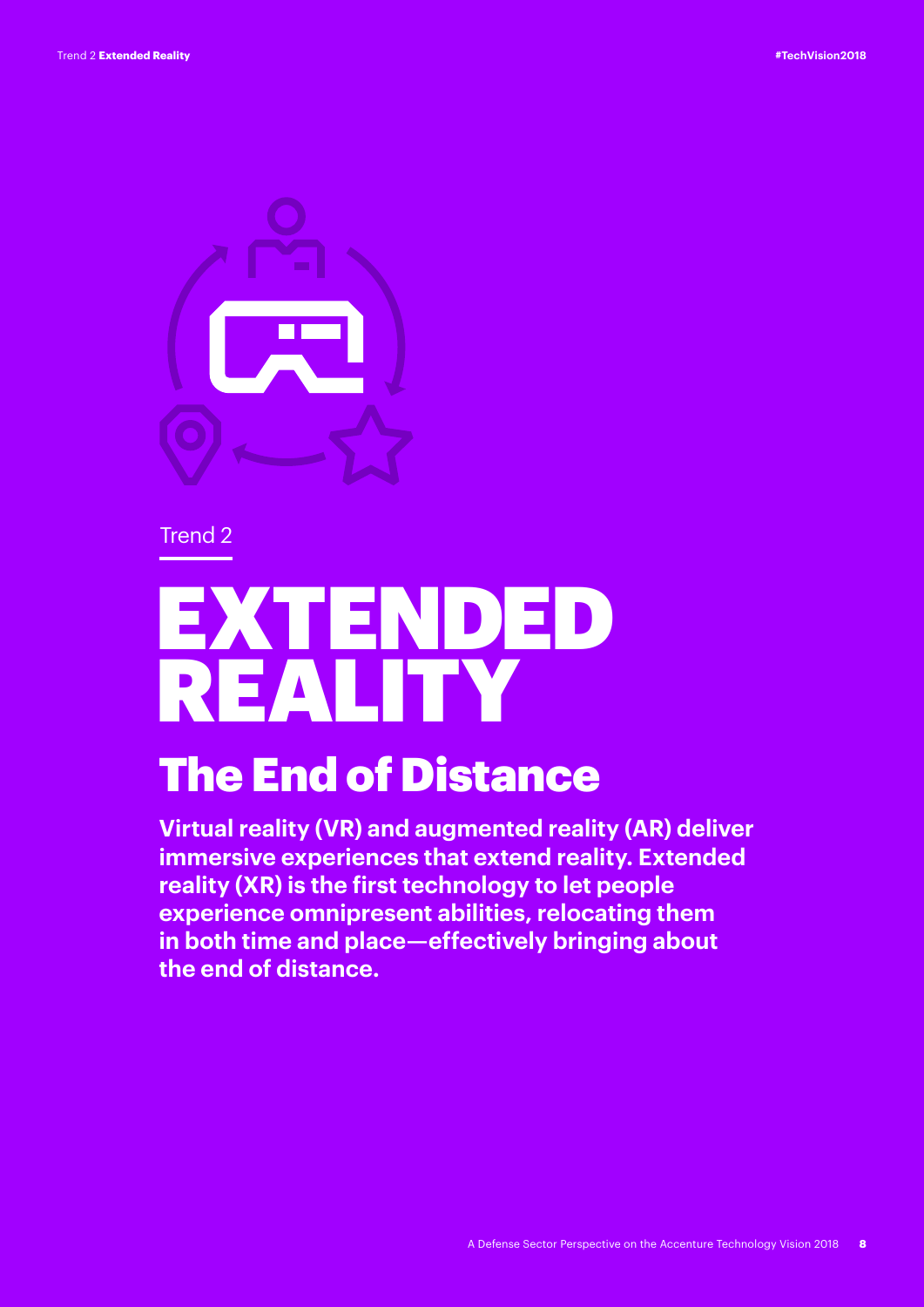For the defense sector, the ability to simulate and share a common view of an operational theatre is immensely powerful. For example, Accenture has created a proof of concept using Microsoft HoloLens along with a gaming engine, Unity, for mixed reality application that provides an interactive map showing real-time location and status data for troops and resources on the ground. By clicking on any unit, a user can see the status of personnel and supplies. And with another simple command, they can instantly order reinforcements and additional supplies. Users can also create and test different scenarios through the mixed reality interface that lets them interact with virtual objects in real physical space.

What's more the technology has implications for rapidly establishing operational command capabilities in the field. Think about the ability of AR goggles to provide dashboards and data visualization where and when they are needed—for example at a forward operating base. Rather than waiting for a command center to be built, relatively cheap and accessible commercial technology, along with a secure data connection, is all that's needed.

Training, simulation and planning, too, would benefit from the ability to share in the experience of exploring a common geographical location, regardless of where they happen to be. That could have major implications for training soldiers and pilots

in highly realistic combat simulations, for example. And perhaps one of the most practical applications of extended reality is the ability to deploy expertise exactly when it's needed, without an expert having to be physically present. For example, that could be broken equipment or vehicles in the field Maintenance engineers could see 'over the shoulder,' diagnose and offer step-by-step guidance to fix the problem.

Today, extended reality is still evolving, and challenges around processing lag and content creation remain barriers to its full maturity. But thanks to its transformative potential, 74 percent of public sector executives agree that it is important or very important for their organizations to be a pioneer in XR solutions.

As XR becomes pervasive, immersive experiences will eliminate the most important distance of all: the distance between where defense organizations are today and where they want to be in the future.

### **74 percent of public sector executives agree that it is important or very important for their organizations to be a pioneer in XR solutions.**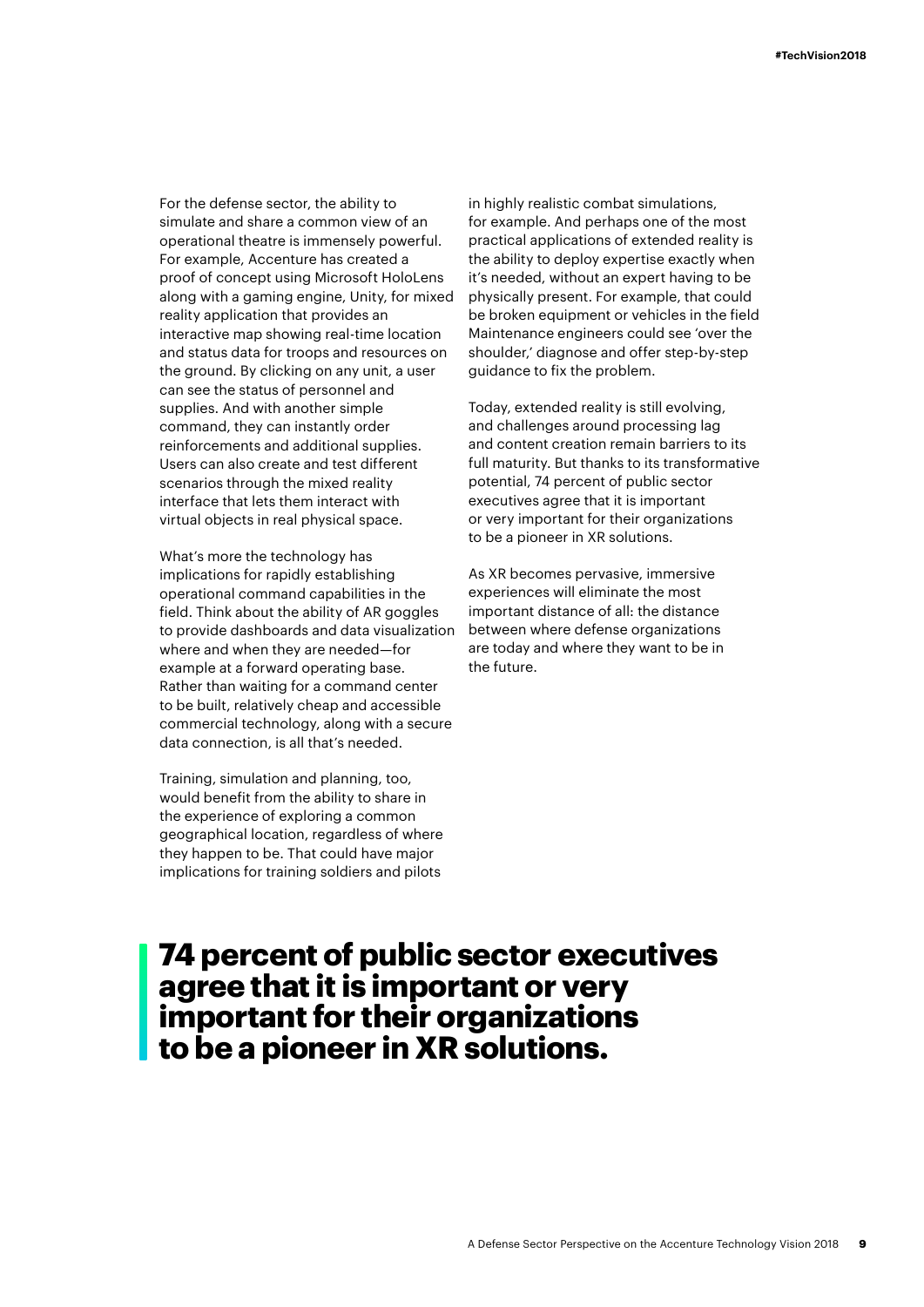

## DATA VERACITY

### The Importance of Trust

**While defense organizations are becoming more data-driven than ever, inaccurate and manipulated information threatens to compromise the insights that the military relies on to plan and operate. Of course, in this context inaccurate data is about much more than losses of efficiency or operational challenges. It's potentially a matter of life or death.**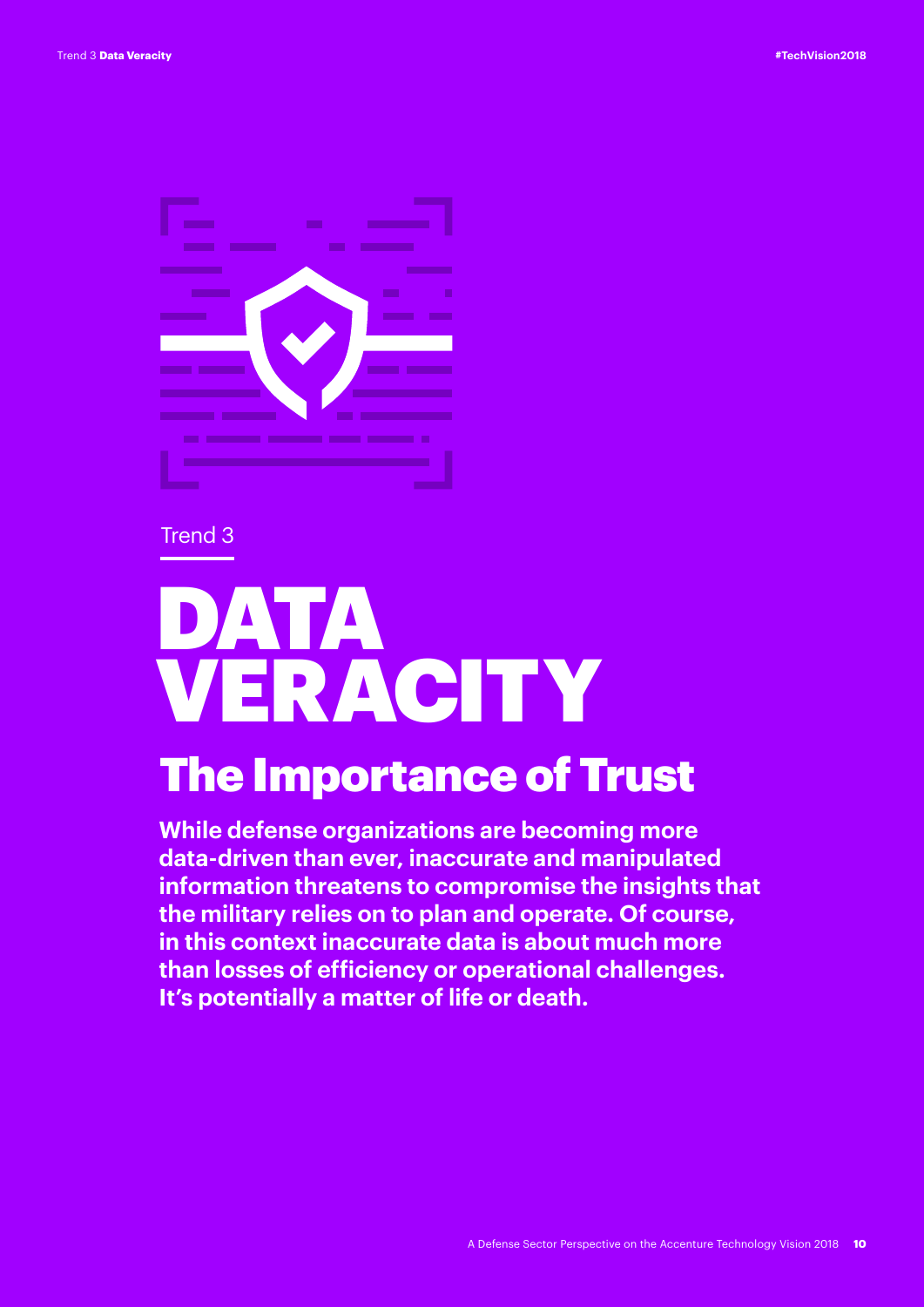Defense organizations can address this vulnerability by building confidence in three key data-focused tenets: provenance, or verifying the history of data from its origin throughout its life cycle; context, or considering the circumstances around its use; and integrity, or securing and maintaining data.

Having confidence in data is critical, for instance, to the effective operation and acceptance of AI. AI will only be as good (or bad) as the data that it acts upon. Of course, in the military context already skeptical about the possibilities of AI, being able to trust the technology and the data behind it is fundamental to its adoption.

Operating more collaboratively across multinational partnerships also depends on the ability to trust and verify not only that the data itself is secure, but how it flows between partners is equally well protected. This, clearly, is a major challenge as in the defense context the need to deliver only the right data to the right person, at the right time is crucial.

With many operational defense systems characterized as a complex mixture of new and legacy IT, sharing data effectively within one branch of one country's military is already challenging. Extending that to sharing across multiple forces from a number of international partners and the complexities and barriers, unsurprisingly, become formidable.

They can only be overcome by radical reorienting the systems in use across today's armed forces. Today's essentially vertical approach to data sharing involves passing information up and down the command stack of a nation's military capability. In contrast, multinational military operations demand that data is also shared horizontally, across the forces of different nations and partners.

This significant shift not only requires a technological shift, but also a profound change in mindset and culture. A defense workforce that has been highly protective of information moves from sharing data on a "need to know" basis to a more refined "need to share" approach. It's not simply a matter of architecting IT, it means rearchitecting the organization itself.

That requires what's called "multi-level security." This is about securing every data object individually so it can be shared safely and responsively without compromising the security of the related data around it. The data object itself could be a platform design document, command structure chart, positional information about forces on the ground, or anything else held as data. This is essential to secure the trust required for successful multinational, collaborative operations.

 **AI will only be as good (or bad) as the data that it acts upon. Of course, in the military context already skeptical about the possibilities of AI—being able to trust the technology and the data behind it is fundamental to its adoption.**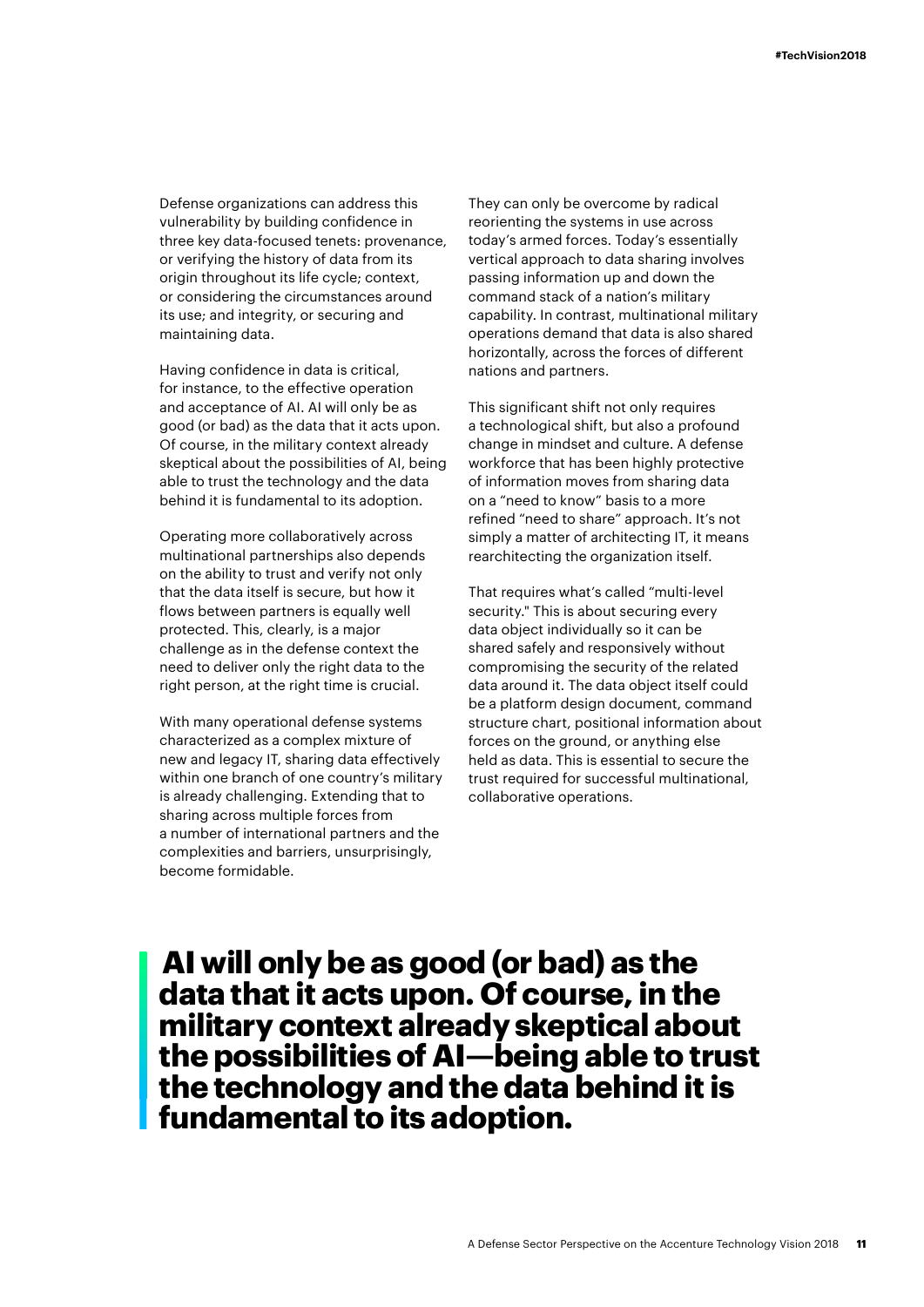

## FRICTIONLESS DEFENSE

### Built to Partner at Scale

**Collaboration between partners in response to common threats is the operational mantra across the defense sector. Achieving it requires interoperable technologies and secure trusted data flows.**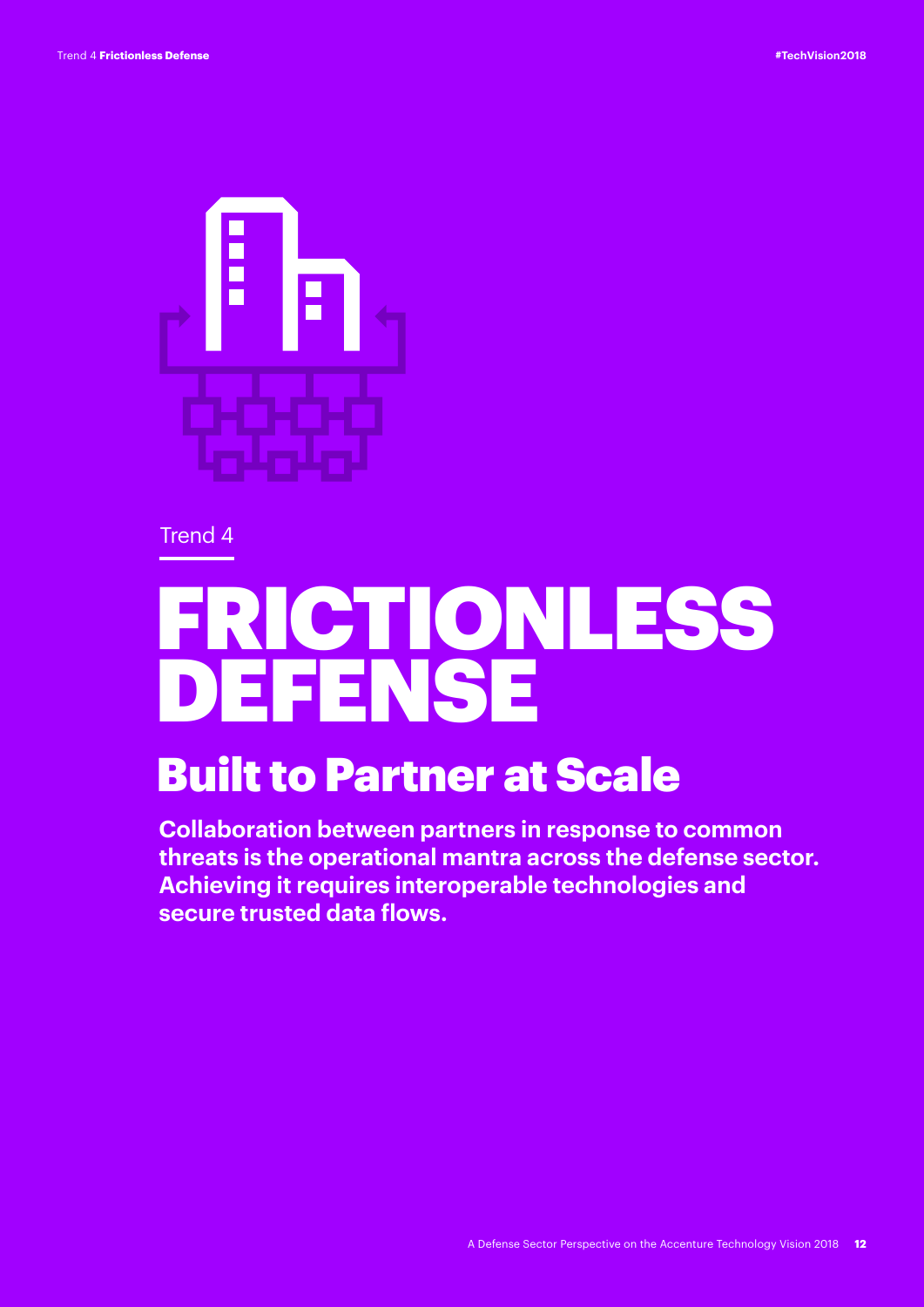The challenge facing the military is that in order for all this to happen, what have always been vertically integrated organizations now need to become horizontally integrated. People, technology, processes, roles and organizations must operate in a way that is in opposition to, in many cases, hundreds of years of tradition.

That's why the shift is as much about mentality and culture as it is technology. Mission objectives, in this context, require outcomes-based thinking. Rather than deploying the army, navy or air force as relatively autonomous and independent entities, the desired outcomes—running simultaneous expeditionary missions or multiple maritime rescue mission for example—are defined which will then determine how a combination of forces delivers. That's the kind of thinking embodied in the UK Ministry of Defence's strategy document<sup>3</sup> that first and foremost defined the outcomes required rather than setting specific objectives to each discrete force.

When the strategic partnerships needed to deliver an outcome-driven approach are technology-based, they can expand partner networks—between industry, academia and other military organizations—faster and into more ecosystems than ever before. But legacy systems weren't built to support this kind of expansion, and soon, outdated systems will be major hindrances to multinational/multi actor collaboration. To build a strong foundation for technologybased partnerships, therefore, defense organizations must consider adopting microservices architectures and using blockchain and smart contracts. Those that invest in these changes today will redefine how they can collaborate in the future.

Already, our survey shows that 36 percent of public service leaders report working with double or more partners than they were two years ago. It's critical for them to recognize that their organization's own technology will serve as the foundation for these strategic relationships—but working with complex legacy IT systems could also be holding them back.

In order to accelerate and grow a new wave of technology-based partnerships, defense organizations must start inside their own walls and develop a new architecture, based on microservices. Microservices architectures won't get rid of complexity, but they do split it into more manageable segments. With well-defined context services organized around business capabilities, individual systems become more independent, easier to manage and closely aligned to tactical objectives.

Because they're independent, each system can move at its own speed (instead of being tied to monolithic legacy IT). Agility and flexibility get hard-wired into the organization. And because services are independent (and business and IT closely aligned), it's easier for an innovation culture to flourish, unimpeded by internal politics and/or resistance to change.

A microservices architecture will push organizations to clearly define the services they offer and turn each service into a potential enabler of technology-based partnerships.

### **36 percent of public service leaders report working with double or more partners than they were two years ago.**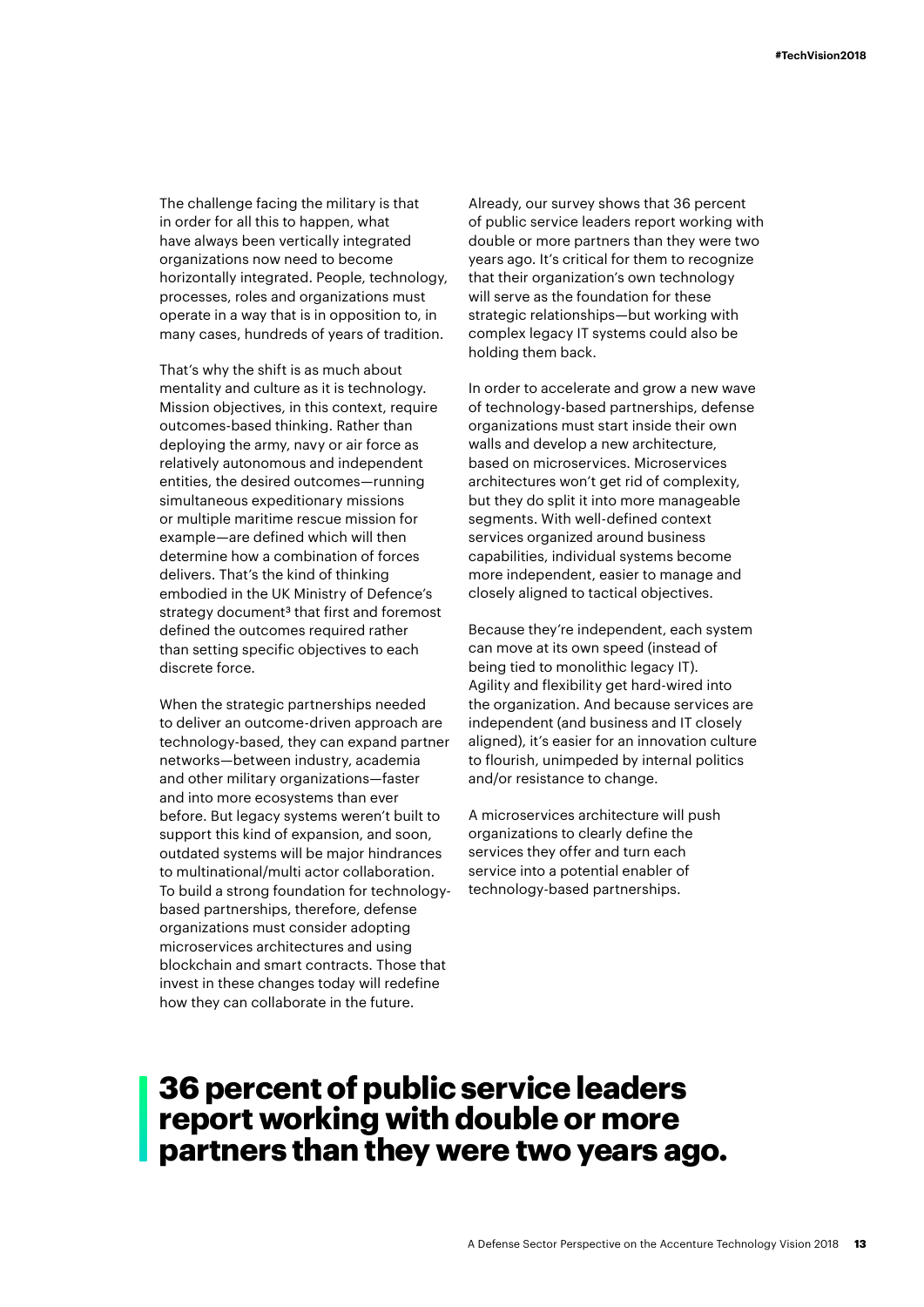

# INTERNET OF THINKING

### Intelligent Distributed Defense Capabilities

**Robotics, immersive reality, artificial intelligence and connected devices are bringing a new level of technological sophistication to the physical world.**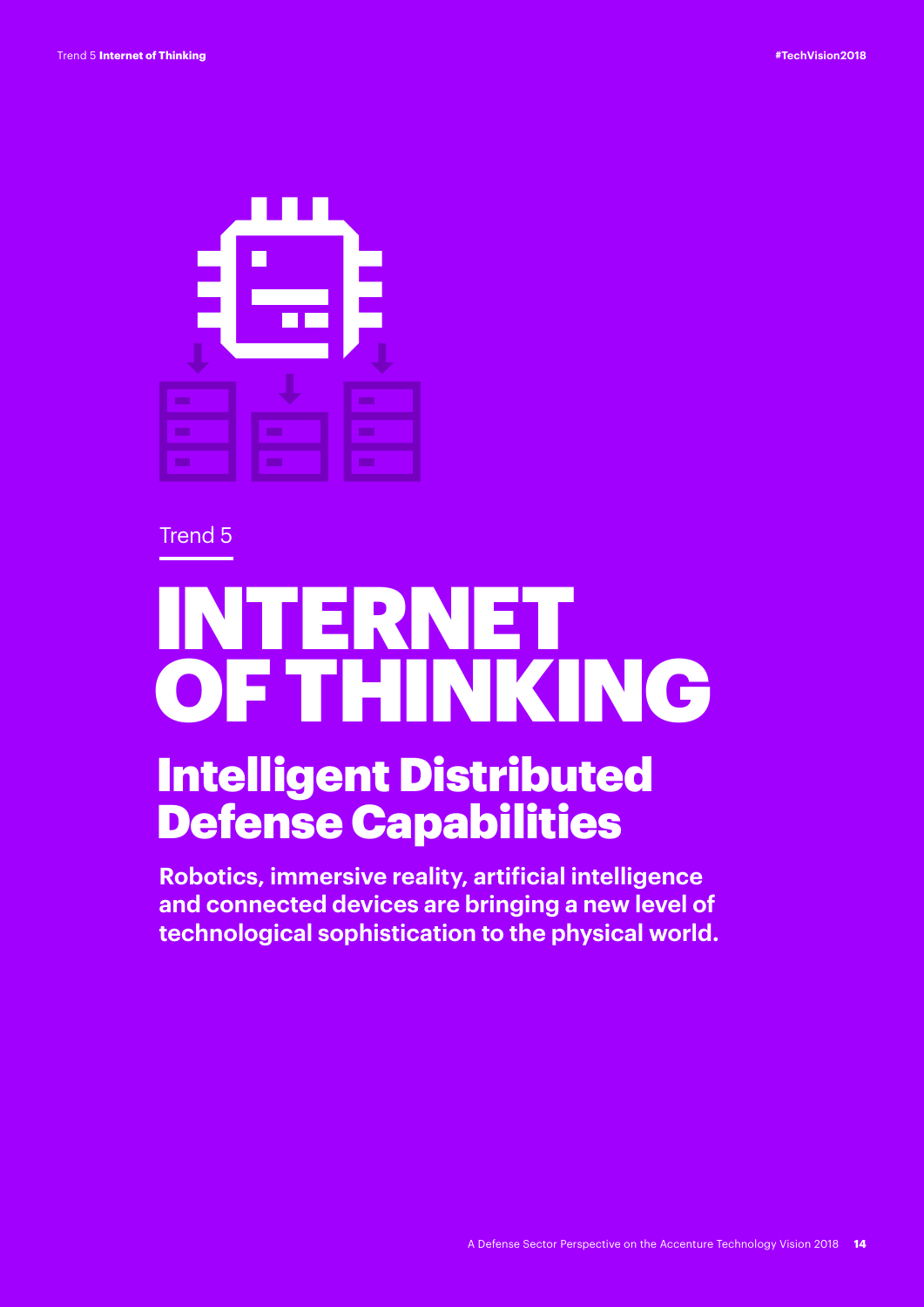The next generation of technology demands an overhaul of existing infrastructures, with a balance of cloud and edge computing, and a renewed focus on hardware to deliver intelligence everywhere.

But whereas for most commercial organizations and many in the public sector, distributed systems become increasingly connected to one another, it's not the case for defense. Here, distributed systems in a federated mission network are better thought of as pockets of connections that can function independently as discrete bubbles of connectivity.

Current infrastructures are designed around a few basic assumptions: enough bandwidth to support any remote application, an abundance of compute in a remote cloud, and nearly infinite storage. But the demand for immediate response times in physicalworld applications defies this approach. Current predictions suggest that by 2020, smart sensors and other Internet of Things devices will generate at least 507.5 zettabytes of data. Trying to do all of the computational heavy lifting offsite ultimately will become a limiting factor.<sup>4</sup> The resulting need for real-time systems puts hardware in focus: special-purpose and customizable hardware is making devices at the edge of networks more powerful and energy efficient than ever before.

The next generation of intelligent solutions are moving into physical environments, and key military strategies ride on pushing intelligence into the physical world. That's essential for collaborative joint missions.

But the flipside of this is that adversaries from terrorist groups to criminals—also now have access to technologies that allow them to operate in new ways. Defense organizations therefore have to understand and shape the new operating models they need to enable high-speed data flows in order to harness the potential of distributed intelligence and successfully neutralize the new threats they face.

This extended infrastructure calls for a renewed focus on hardware, at a time when many companies have grown accustomed to software-driven solutions as their go-to strategies. Public service organizations are taking note: our Technology Vision 2018 survey indicates 79 percent of executives believe it will be very critical over the next two years to leverage customer hardware and hardware accelerators to meet the computing demands of intelligent environments.

### **Current predictions suggest that by 2020, smart sensors and other Internet of Things devices will generate at least 507.5 zettabytes of data.**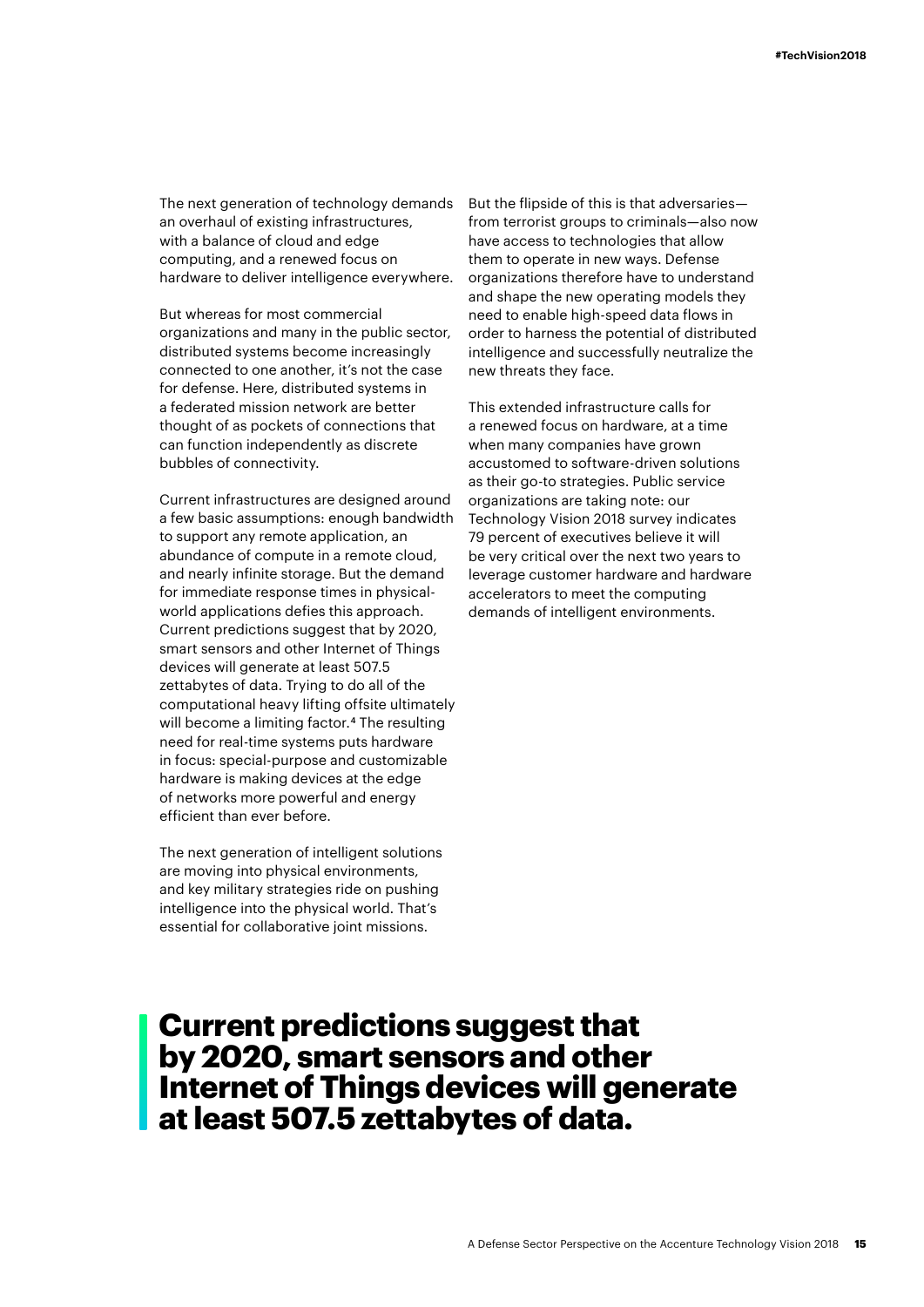Five trends, one goal

#### **The defense sector is challenged to respond to new types of threat, political volatility and even new combat arenas in the form of cyberwarfare.**

As the physical and virtual continue to merge and the borders between them become increasingly hard to define, acquiring new technology capabilities is a non-negotiable strategic imperative. Delivering greater situational awareness and the ability to respond rapidly to unpredictable adversaries require investments in, among others, AI, edge computing, as well as smart and secure connectivity. Today's information architectures will need to be redesigned to integrate with others to share and collaborate quickly, effectively and securely. But technology by itself will not be enough to meet the challenges facing the defense sector.

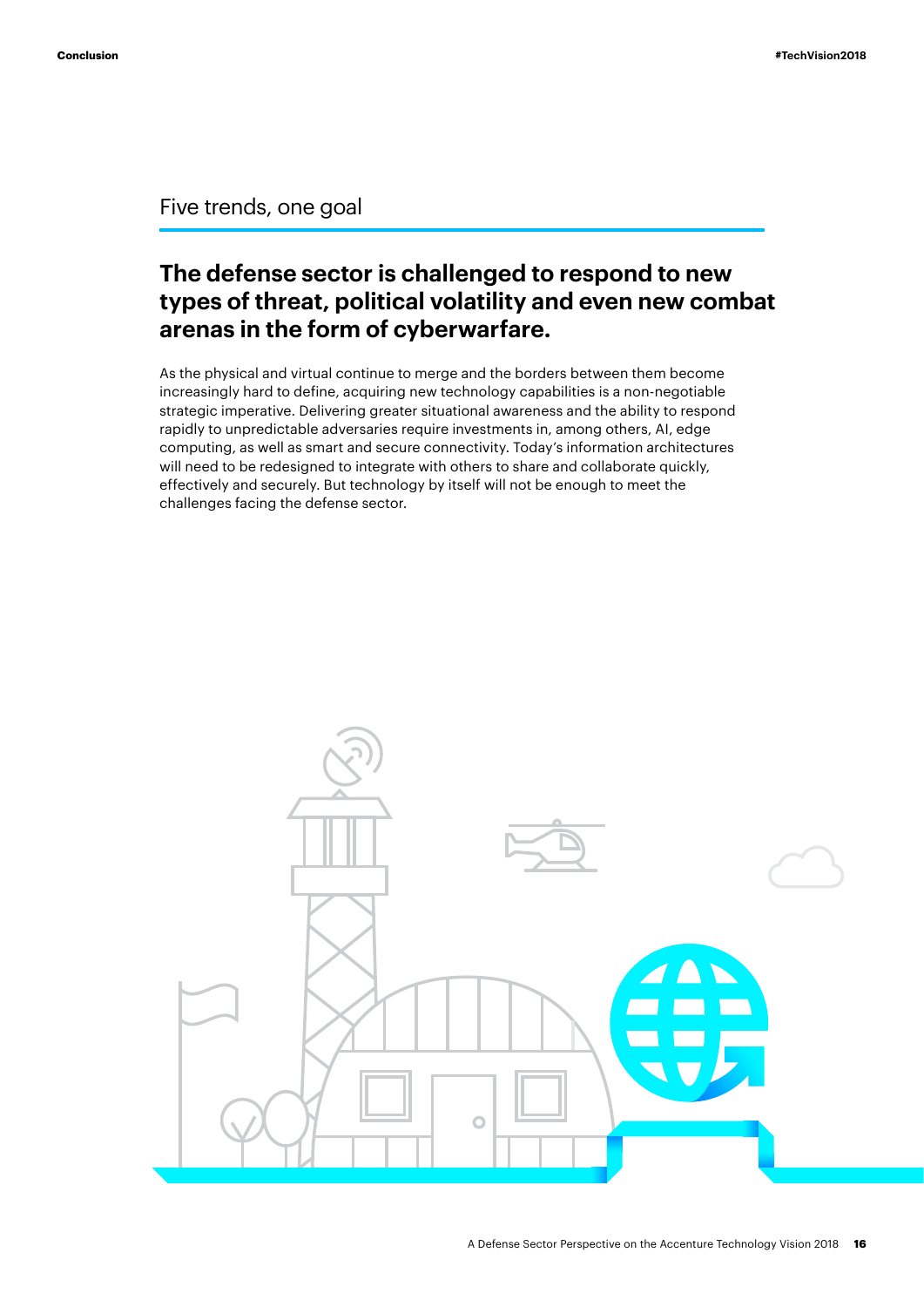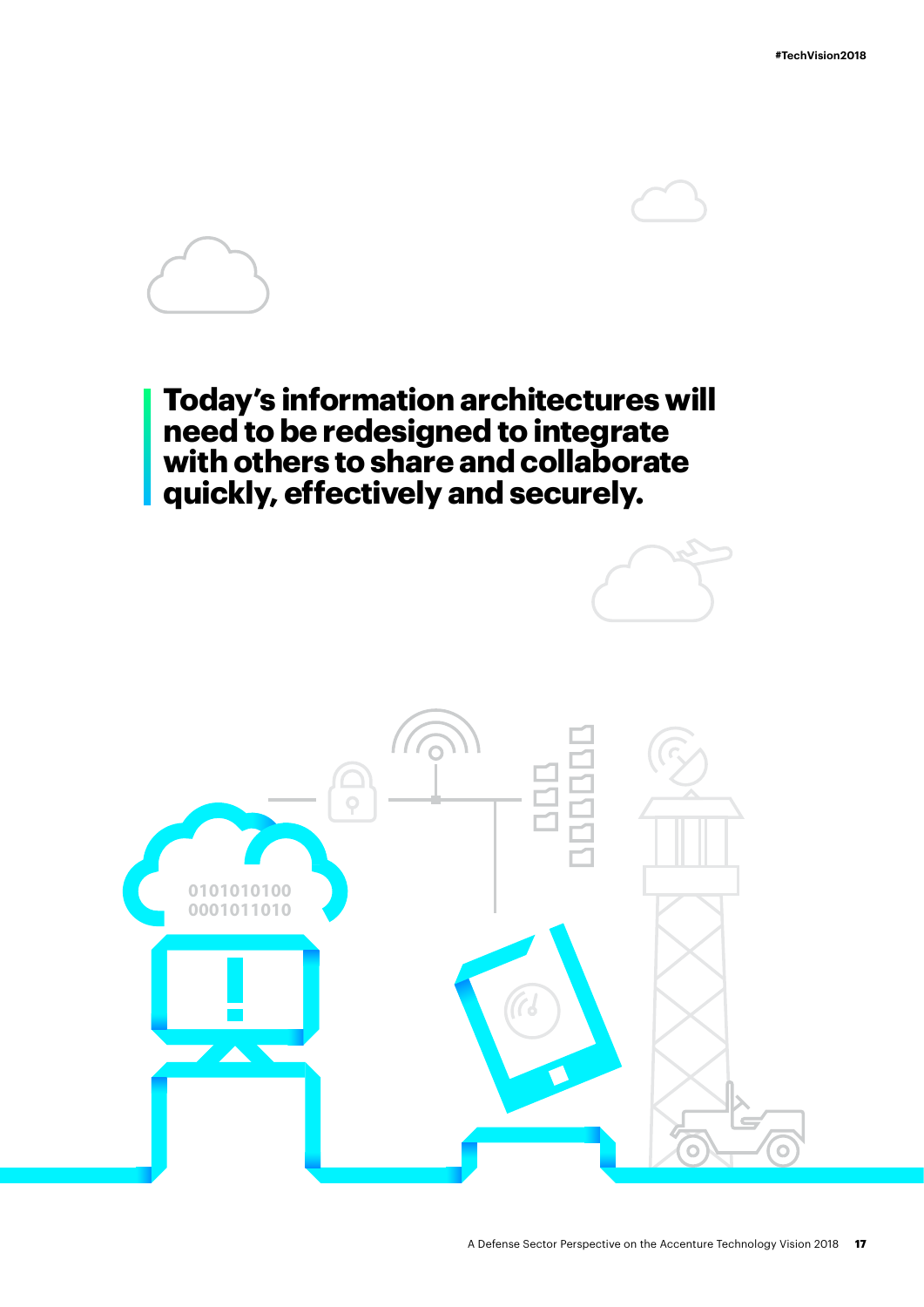#### Experts

#### **Accenture solves our clients' toughest challenges by providing unmatched services in strategy, consulting, digital, technology and operations.**

We partner with more than three-quarters of the Fortune Global 500, driving innovation to improve the way the world works and lives. With expertise across more than 40 industries and all business functions, we deliver transformational outcomes for a demanding new digital world.



#### ANTTI KOLEHMAINEN

#### **Managing Director, Global Accenture Defense Services**

- **antti.kolehmainen@accenture.com**
- $\text{lin}$  [linkedin.com/in/antti-kolehmainen-14a3042](http://www.linkedin.com/in/antti-kolehmainen-14a3042)
- [@anttiKol](https://twitter.com/anttiKol)



#### DR. VALTTERI VUORISALO

**Senior Principal, Global Accenture Defense Services**

- **valltteri.vuorisalo@accenture.com**
- in [linkedin.com/in/vvuorisalo](http://www.linkedin.com/in/vvuorisalo)
- [@vvuorisalo](https://twitter.com/vvuorisalo?lang=en)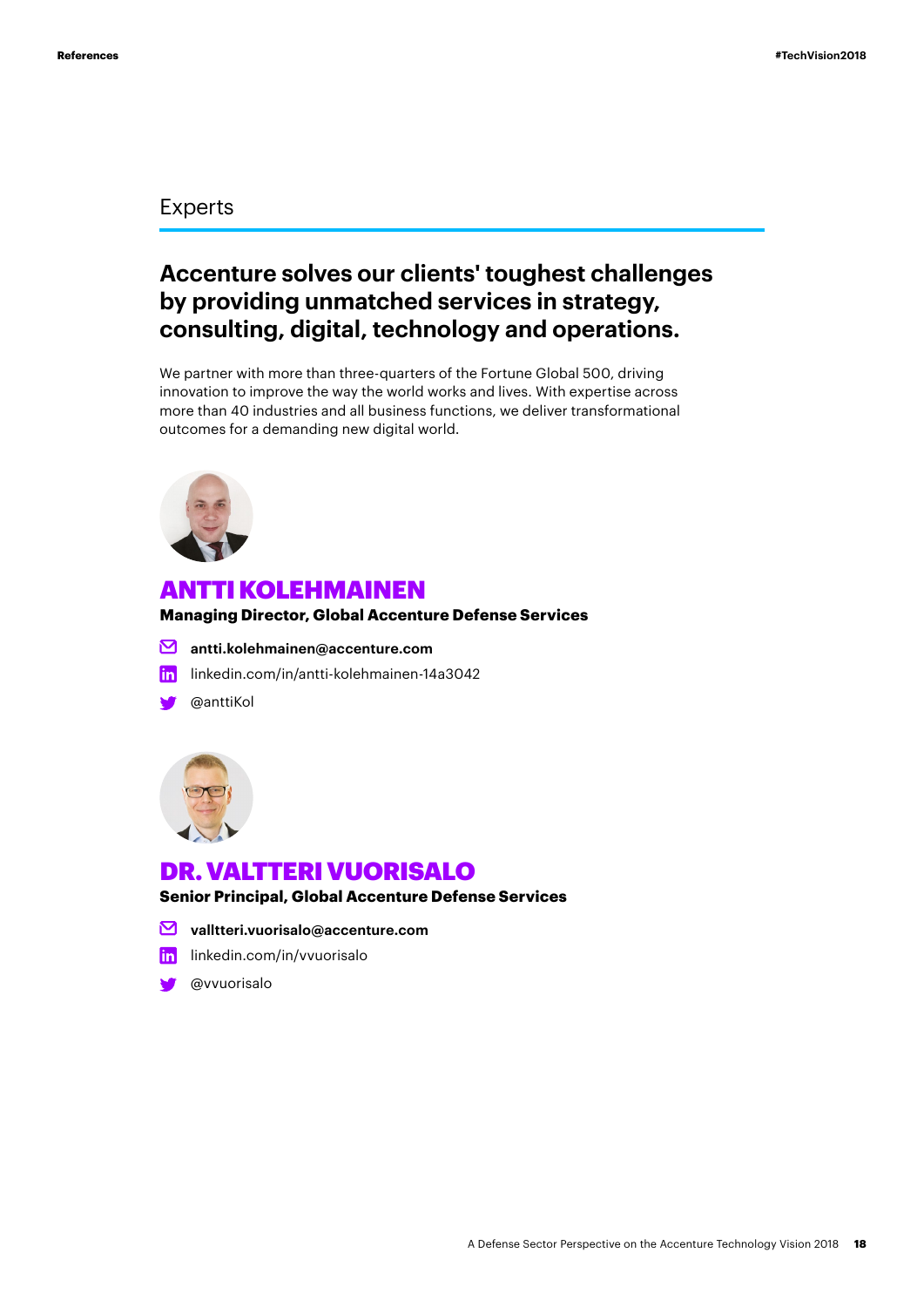#### References

- **1** http://act.nato.int/fmn
- **2** http://www.newsweek.com/artificial-intelligence-raspberry-pi-pilot-ai-475291
- **3** https://www.gov.uk/government/policies/armed-forces-and-ministry-of-defence-reform
- **4** Shacklett, M. (2017, July 21). Edge computing: The smart person's guide. Retrieved September 8, 2017, from http://www.techrepublic.com/article/edge-computing-the-smart-persons-guide/